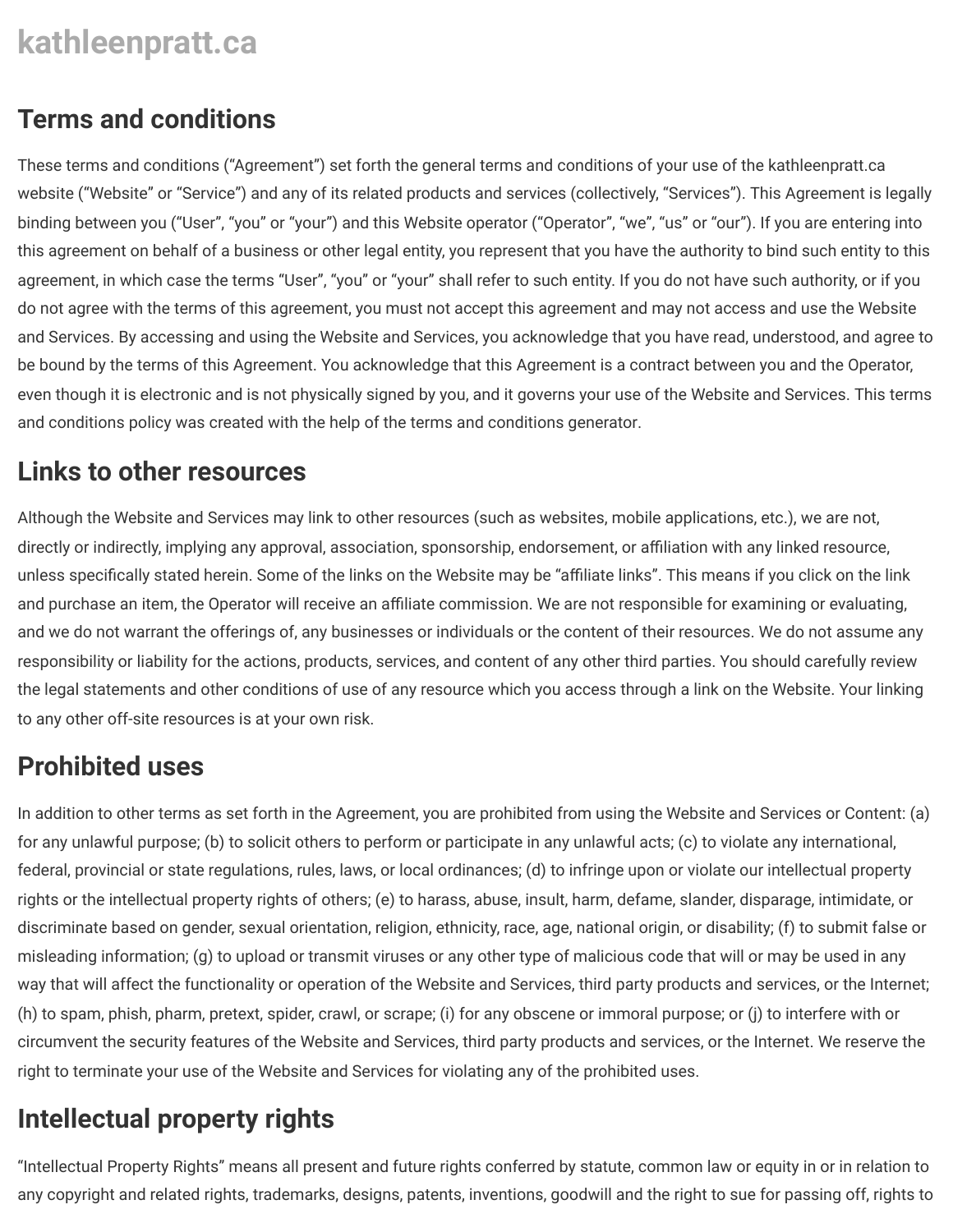inventions, rights to use, and all other intellectual property rights, in each case whether registered or unregistered and including all applications and rights to apply for and be granted, rights to claim priority from, such rights and all similar or equivalent rights or forms of protection and any other results of intellectual activity which subsist or will subsist now or in the future in any part of the world. This Agreement does not transfer to you any intellectual property owned by the Operator or third parties, and all rights, titles, and interests in and to such property will remain (as between the parties) solely with the Operator. All trademarks, service marks, graphics and logos used in connection with the Website and Services, are trademarks or registered trademarks of the Operator or its licensors. Other trademarks, service marks, graphics and logos used in connection with the Website and Services may be the trademarks of other third parties. Your use of the Website and Services grants you no right or license to reproduce or otherwise use any of the Operator or third party trademarks.

# **Limitation of liability**

To the fullest extent permitted by applicable law, in no event will the Operator, its affiliates, directors, officers, employees, agents, suppliers or licensors be liable to any person for any indirect, incidental, special, punitive, cover or consequential damages (including, without limitation, damages for lost profits, revenue, sales, goodwill, use of content, impact on business, business interruption, loss of anticipated savings, loss of business opportunity) however caused, under any theory of liability, including, without limitation, contract, tort, warranty, breach of statutory duty, negligence or otherwise, even if the liable party has been advised as to the possibility of such damages or could have foreseen such damages. To the maximum extent permitted by applicable law, the aggregate liability of the Operator and its affiliates, officers, employees, agents, suppliers and licensors relating to the services will be limited to an amount no greater than one dollar or any amounts actually paid in cash by you to the Operator for the prior one month period prior to the first event or occurrence giving rise to such liability. The limitations and exclusions also apply if this remedy does not fully compensate you for any losses or fails of its essential purpose.

# **Indemnification**

You agree to indemnify and hold the Operator and its affiliates, directors, officers, employees, agents, suppliers and licensors harmless from and against any liabilities, losses, damages or costs, including reasonable attorneys' fees, incurred in connection with or arising from any third party allegations, claims, actions, disputes, or demands asserted against any of them as a result of or relating to your Content, your use of the Website and Services or any willful misconduct on your part.

# **Severability**

All rights and restrictions contained in this Agreement may be exercised and shall be applicable and binding only to the extent that they do not violate any applicable laws and are intended to be limited to the extent necessary so that they will not render this Agreement illegal, invalid or unenforceable. If any provision or portion of any provision of this Agreement shall be held to be illegal, invalid or unenforceable by a court of competent jurisdiction, it is the intention of the parties that the remaining provisions or portions thereof shall constitute their agreement with respect to the subject matter hereof, and all such remaining provisions or portions thereof shall remain in full force and effect.

### **Dispute resolution**

The formation, interpretation, and performance of this Agreement and any disputes arising out of it shall be governed by the substantive and procedural laws of Ontario, Canada without regard to its rules on conflicts or choice of law and, to the extent applicable, the laws of Canada. The exclusive jurisdiction and venue for actions related to the subject matter hereof shall be